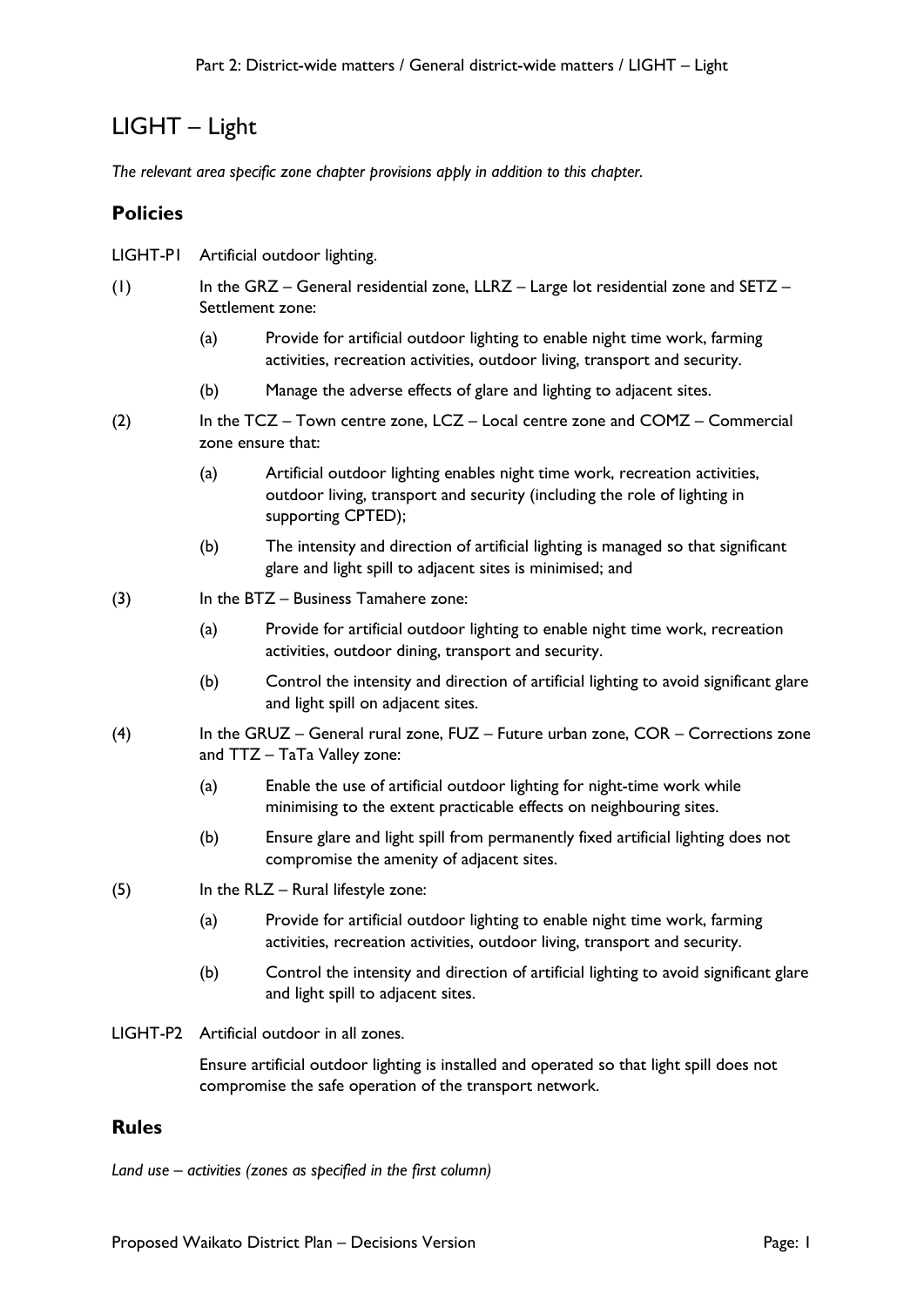| <b>LIGHT-RI</b>              | Glare and artificial light spill |                                      |
|------------------------------|----------------------------------|--------------------------------------|
| • LLRZ - Large lot           | (1) Activity status: PER         | (2) Activity status where            |
| residential zone;            | <b>Where:</b>                    | compliance not achieved:             |
| GRZ - General                |                                  | <b>RDIS</b>                          |
| residential zone;            | (a) Illumination from glare and  | <b>Council's discretion is</b>       |
| • MRZ - Medium               | artificial light spill shall not | restricted to the following          |
| density residential          | exceed 10 lux measured           |                                      |
| zone;                        | horizontally and vertically      | matters:                             |
| • SETZ - Settlement          | within any other site.           | (a) Effects on amenity values;       |
| zone;                        | (b) In the $LLRZ - Large$ lot    | (b) Light spill levels on other      |
| • BTZ - Business             | residential, SETZ-               | sites;                               |
| Tamahere zone;               | Settlement zone and RPZ -        | (c) Road safety;                     |
| • MAZ - Mercer               | Rangitahi Peninsula zone:        | (d) Duration and frequency;          |
| Airport zone;                | (i) $LIGHT-RI(1)(a)$ does not    | (e) Location and orientation of      |
| • MTZ - Matangi              | apply to streetlights,           | the light source; and                |
| Zone;                        | navigation lights, traffic       | (f) Mitigation measures.             |
|                              | signals or from vehicles         |                                      |
| • RPZ - Rangitahi            | or equipment used in             |                                      |
| Peninsula zone; and          | farming activities.              |                                      |
| • TKAZ - Te Kowhai           | (c) In the MAZ - Mercer          |                                      |
| Airpark zone.                | Airport zone:                    |                                      |
|                              | (i) $LIGHT-RI(1)(a)$ does not    |                                      |
|                              | apply to runway lighting.        |                                      |
| LIGHT-R2                     | Glare and artificial light spill |                                      |
| • GRUZ - General             | (I) Activity status: PER         | (2) Activity status where            |
| rural zone;                  |                                  | compliance not achieved:             |
| $\bullet$ CORZ $-$           | <b>Where:</b>                    | <b>RDIS</b>                          |
|                              |                                  |                                      |
|                              | (a) Illumination from glare and  |                                      |
| Corrections zone;            | artificial light spill shall not | <b>Council's discretion is</b>       |
| $\bullet$ FUZ - Future urban | exceed 10 lux measured           | restricted to the following          |
| zone; and                    | horizontally and vertically at   | matters:                             |
| • TTZ - TaTa Valley          | the notional boundary on         | (a) Effects on amenity values;       |
| zone.                        | any other site in the GRUZ       | (b) Effects of light spill levels on |
|                              | - General Rural Zone; at any     | other sites:                         |
|                              | road boundary or within any      | (c) Road safety;                     |
|                              | other site in the GRZ -          |                                      |
|                              | General residential zone,        | (d) Duration and frequency;          |
|                              | MRZ - Medium density             | (e) Location and orientation of      |
|                              | residential zone, LLRZ -         | the light source;                    |
|                              | Large lot residential zone,      | (f) Mitigation measures; and         |
|                              | SETZ - Settlement zone or        | (g) Location and orientation of      |
|                              | RLZ - Rural lifestyle zone;      | the light source.                    |
|                              | (b) LIGHT-R2 $(1)(a)$ does not   |                                      |
|                              | apply to vehicles used in        |                                      |
|                              | farming activities and           |                                      |
|                              | agricultural equipment.          |                                      |
| LIGHT-R3                     | Glare and artificial light spill |                                      |
| • LCZ - Local centre         | (1) Activity status: PER         | (2) Activity status where            |
| zone;                        | <b>Where:</b>                    | compliance not achieved:             |
| $\bullet$ COMZ $-$           | (a) Illumination from glare and  | <b>RDIS</b>                          |
| Commercial zone;             | artificial light spill must not  | <b>Council's discretion is</b>       |
| and                          | exceed 10 lux measured           | restricted to the following          |
| • TCZ - Town centre          | horizontally and vertically at   | matters:                             |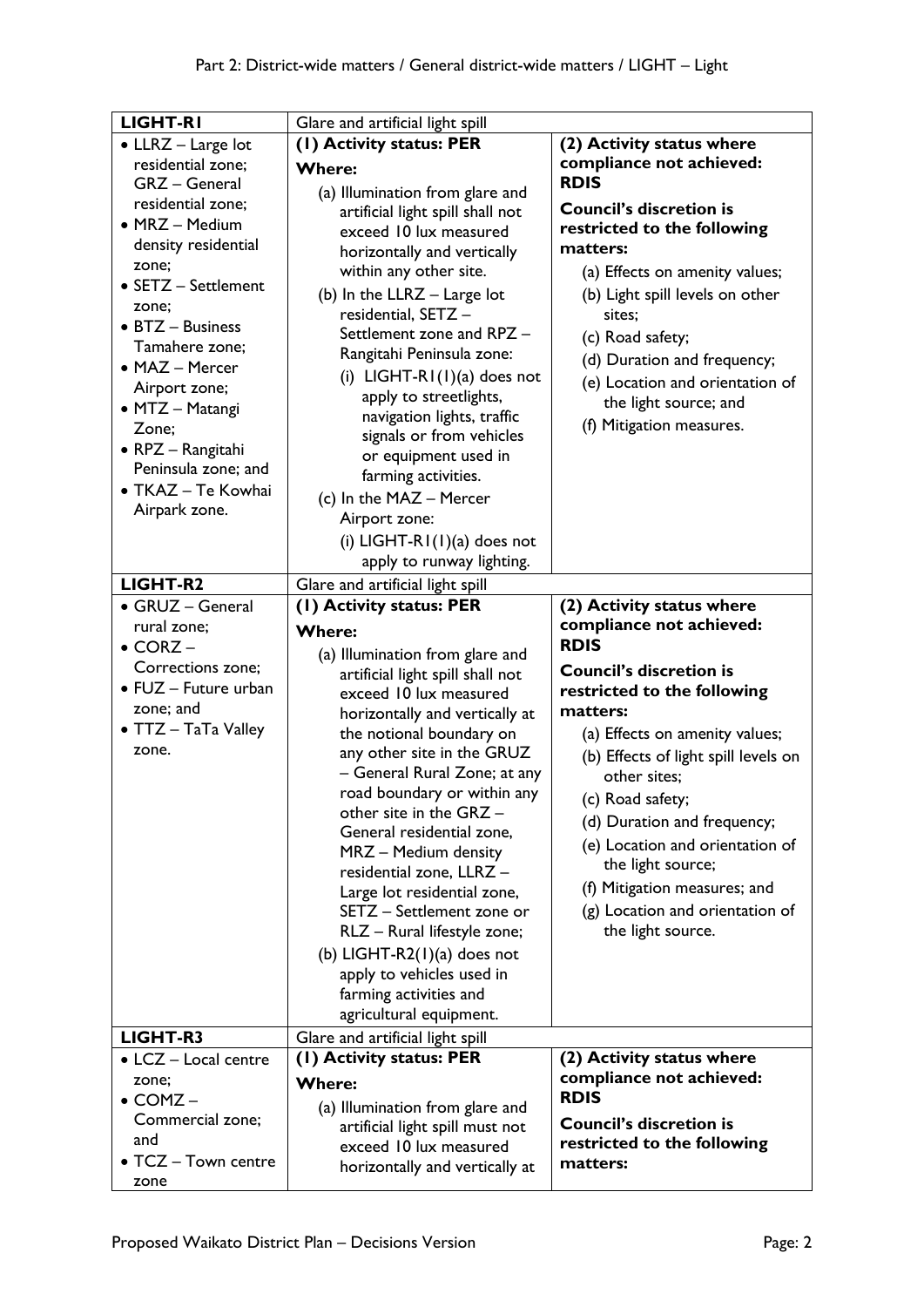|                                                                                             | any site zoned GRZ -<br>General residential zone,<br>MRZ - Medium density<br>residential zone, LLRZ -<br>Large lot residential zone,<br>SETZ - Settlement Zone or<br>RLZ - Rural Lifestyle Zone.                                                                                                                                                                                                                                                                                                                                                                       | (a) Effects on amenity values;<br>(b) Light spill levels on other<br>sites;<br>(c) Road safety;<br>(d) Duration and frequency;<br>(e) Location and orientation of<br>the light source; and<br>(f) Mitigation measures.                                                                                                                                                      |
|---------------------------------------------------------------------------------------------|------------------------------------------------------------------------------------------------------------------------------------------------------------------------------------------------------------------------------------------------------------------------------------------------------------------------------------------------------------------------------------------------------------------------------------------------------------------------------------------------------------------------------------------------------------------------|-----------------------------------------------------------------------------------------------------------------------------------------------------------------------------------------------------------------------------------------------------------------------------------------------------------------------------------------------------------------------------|
| LIGHT-R4                                                                                    | Glare and artificial light spill                                                                                                                                                                                                                                                                                                                                                                                                                                                                                                                                       |                                                                                                                                                                                                                                                                                                                                                                             |
| $\bullet$ GIZ - General<br>industrial zone; and<br>$\bullet$ HIZ - Heavy<br>industrial zone | (1) Activity status: PER<br><b>Where:</b><br>(a) Glare and artificial light spill<br>that does not exceed 10 lux<br>measured horizontally and<br>vertically within any other<br>site not located in the GIZ -<br>General industrial zone or<br>HIZ - Heavy industrial zone.                                                                                                                                                                                                                                                                                            | (2) Activity status where<br>compliance not achieved:<br><b>RDIS</b><br><b>Council's discretion is</b><br>restricted to the following<br>matters:<br>(a) Effects on amenity values;<br>(b) Light spill levels on another<br>site;<br>(c) Road safety;<br>(d) Duration and frequency;<br>(e) Location and orientation of                                                     |
|                                                                                             |                                                                                                                                                                                                                                                                                                                                                                                                                                                                                                                                                                        | the light source; and<br>(f) Mitigation measures.                                                                                                                                                                                                                                                                                                                           |
| <b>LIGHT-R5</b>                                                                             | Glare and artificial light spill                                                                                                                                                                                                                                                                                                                                                                                                                                                                                                                                       |                                                                                                                                                                                                                                                                                                                                                                             |
|                                                                                             |                                                                                                                                                                                                                                                                                                                                                                                                                                                                                                                                                                        |                                                                                                                                                                                                                                                                                                                                                                             |
| • OSZ – Open space<br>zone                                                                  | (1) Activity status: PER<br><b>Where:</b><br>(a) Illumination from glare and<br>artificial light spill must not<br>exceed 10 lux measured<br>horizontally and vertically at<br>any site zoned GRZ -<br>General residential zone,<br>MRZ - Medium density<br>residential zone, LLRZ -<br>Large Lot Residential zone,<br>SETZ - Settlement zone,<br>RPZ - Rangitahi Peninsula<br>zone or RLZ - Rural<br>Lifestyle zone.<br>(b) LIGHT-R5 $(1)(a)$ does not<br>apply to streetlights,<br>navigation lights or from<br>vehicles or equipment used<br>in farming activities. | (2) Activity status where<br>compliance not achieved:<br><b>RDIS</b><br><b>Council's discretion is</b><br>restricted to the following<br>matters:<br>(a) Effects on amenity values;<br>(b) Light spill levels on other<br>sites;<br>(c) Road safety;<br>(d) Duration and frequency;<br>(e) Location and orientation of<br>the light source; and<br>(f) Mitigation measures. |
| LIGHT-R6<br>• HOPZ - Hopuhopu                                                               | Glare and artificial light spill<br>(1) Activity status: PER                                                                                                                                                                                                                                                                                                                                                                                                                                                                                                           | (2) Activity status where                                                                                                                                                                                                                                                                                                                                                   |